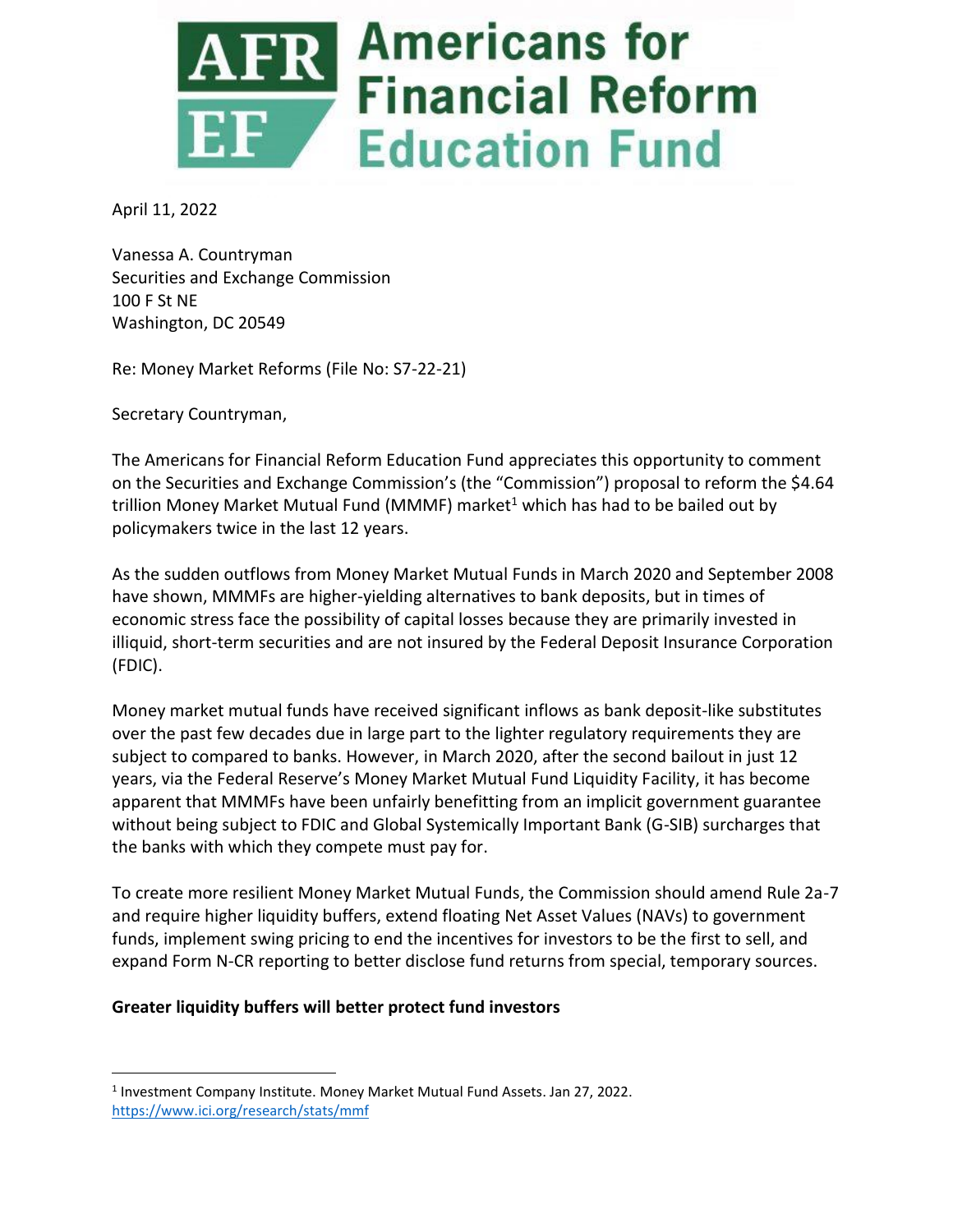We support the Commission's proposed changes to Rule 2a-7 that would raise MMMF's daily liquidity buffers to 25% of total assets from 10% and weekly liquidity buffers to 50% from 30%.

These thresholds would have withstood the worst of the market volatility. As the Commission notes, he largest weekly redemption experienced by an institutional prime fund in March 2020 was 55% while the largest daily outflow was 26%. As the Commission highlights, following the volatility MMMFs experienced in March 2020, average daily liquid assets rose to 44% and weekly liquid assets to 56% showing these thresholds are also reasonable.

## **Liquidity fees and redemption gates will only amplify runs in times of stress**

We also support the Commission's proposals to remove liquidity fees and suspend redemption gates as concerns over their imposition may only encourage already nervous investors to proactively redeem from Money Market Mutual Funds.

If the Commission amends Rule 2a-7 to raise the daily and weekly liquidity buffers of MMMFs, making them more resilient under stressed conditions, there is little need to impose additional liquidity fees and redemption gates.

Prime funds that were offered to institutional investors such as pension funds, insurance companies, and hedge funds in particular saw some of the heaviest preemptive withdrawals in March 2020. Even though a number of those funds had weekly liquid assets greater than the 30% threshold where funds could suspend redemptions, analysis from the President's Working Group in December 2020 suggested that investor concerns over their investment being locked up for 10 days drove many to redeem.<sup>2</sup> As a result \$125 billion were withdrawn from U.S. prime money market funds in March, representing 11% of those total assets under management.

Because a major appeal of Money Market Mutual Funds is the ability to immediately redeem them for cash without incurring costs or penalties – unlike other short-term instruments where redemptions bear costs, such as Certificates of Deposits (CDs) and illiquid commercial paper the threats of redemption gates and liquidity fees can perversely incentivize MMMF investors to redeem first and ask questions later.

# **Floating NAVs should be implemented across all MMMFs**

A major recurring problem for Money Market Mutual Funds stems from the mismatch between the stable price the funds offer to their investors and the fluctuating value of the underlying assets.

<sup>&</sup>lt;sup>2</sup> President's Working Group on Financial Markets. Overview of Recent Events and Potential Reform Options for Money Market Funds. December 2020. [https://home.treasury.gov/system/files/136/PWG-MMF-report-final-Dec-](https://home.treasury.gov/system/files/136/PWG-MMF-report-final-Dec-2020.pdf)[2020.pdf](https://home.treasury.gov/system/files/136/PWG-MMF-report-final-Dec-2020.pdf)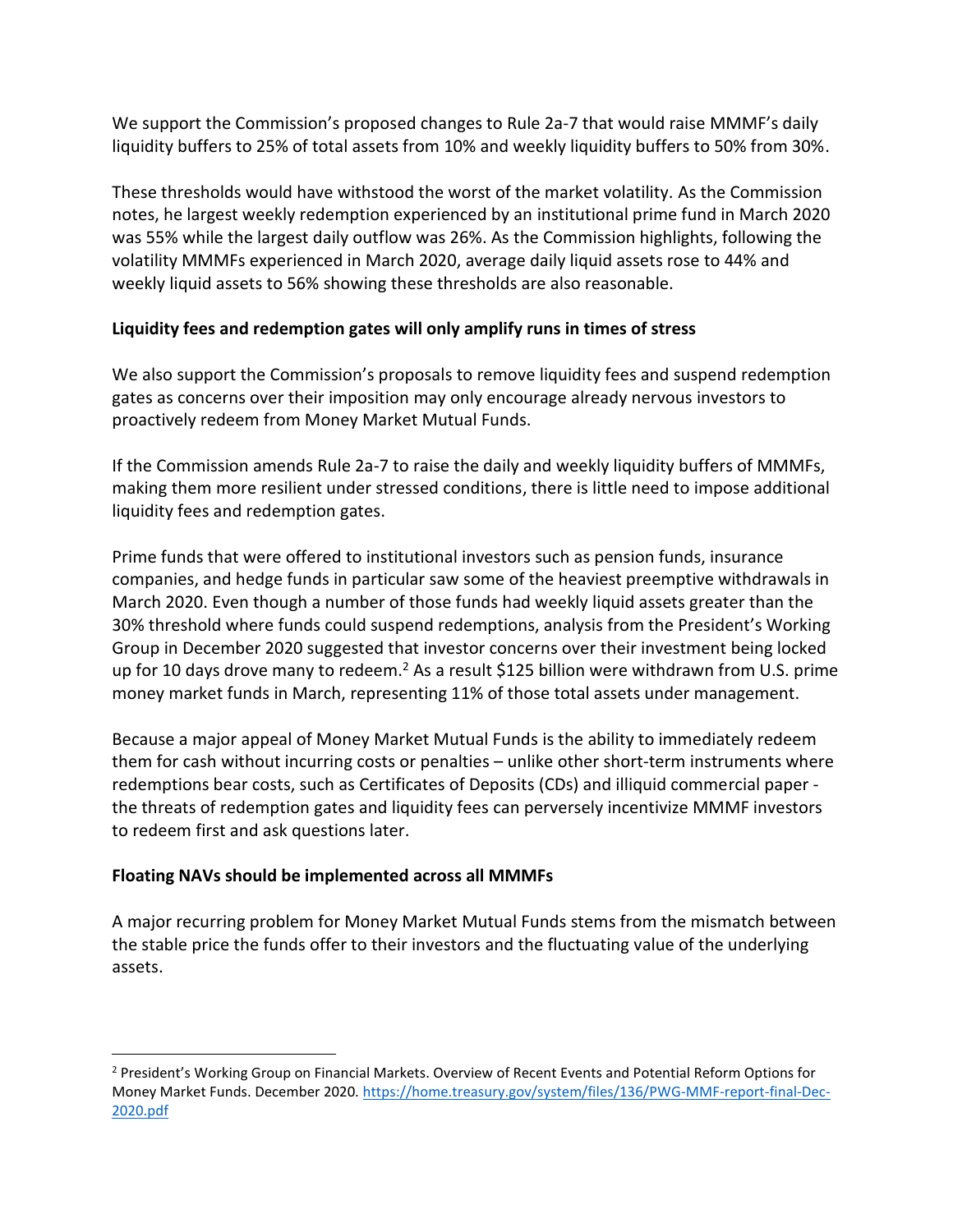At their core, Money Market Mutual Funds are engaging in liquidity transformation by investing in assets such as commercial paper that can be illiquid and sometimes take days to sell while offering their own investors instant liquidity.

While in calm markets, the ability for investors in government MMMFs to redeem at a stable share price (usually \$1.00) is an attractive feature, by instead subjecting them to the same floating NAVs as prime and municipal funds were subject to on October 2016 investors can more clearly understand that they are investing in an asset whose underlying portfolio fluctuates daily rather than a bank deposit.

Some MMMF investors may be uncomfortable with floating NAVs, especially retail investors, but floating NAVs make clear the differences between MMMFs and bank deposits leaving investors better informed about the tradeoffs between higher yields and the certainty of an insured deposit account.

### **Swing pricing should be implemented to disincentivize large early withdrawals**

We support the Commission's move to implement partial swing pricing which would allow MMMF managers to adjust their fund's NAVs to incorporate the effect a large seller would have on the remaining investors in the fund.

In highly volatile markets, it is likely that many MMMFs will be trying to sell similar assets at the same time and early sellers benefit from being able to sell at the initial NAV because that NAV does not reflect the costs of the managers having to sell additional assets at discounted prices to meet additional redemptions.

Similar to the fears of redemption gates, MMMF investors may be concerned about absorbing the costs of a manager's sudden forced sales and preemptively decide to try and sell first, in the process creating a feedback loop of selling even though the funds have ample capital to meet redemption requests.

Partial swing pricing, where NAV adjustments are only applied when transactions are made over a certain threshold compared to full swing pricing where the NAV is adjusted for all transactions, leaves investors the flexibility to redeem some capital that they may immediately need while still discouraging large preemptive redemptions.<sup>3</sup>

Swing pricing has found success in Europe where sell orders must be received by noon Central European Time (CET) to give the fund manager four hours from when the NAV is set to match sell orders with any buy order and accurately assess the impact of the any additional sales it

<sup>3</sup> Vanguard. Why Vanguard is moving to partial swing pricing. May 20, 2019. <https://www.vanguardinvestor.co.uk/articles/latest-thoughts/how-it-works/swing-pricing>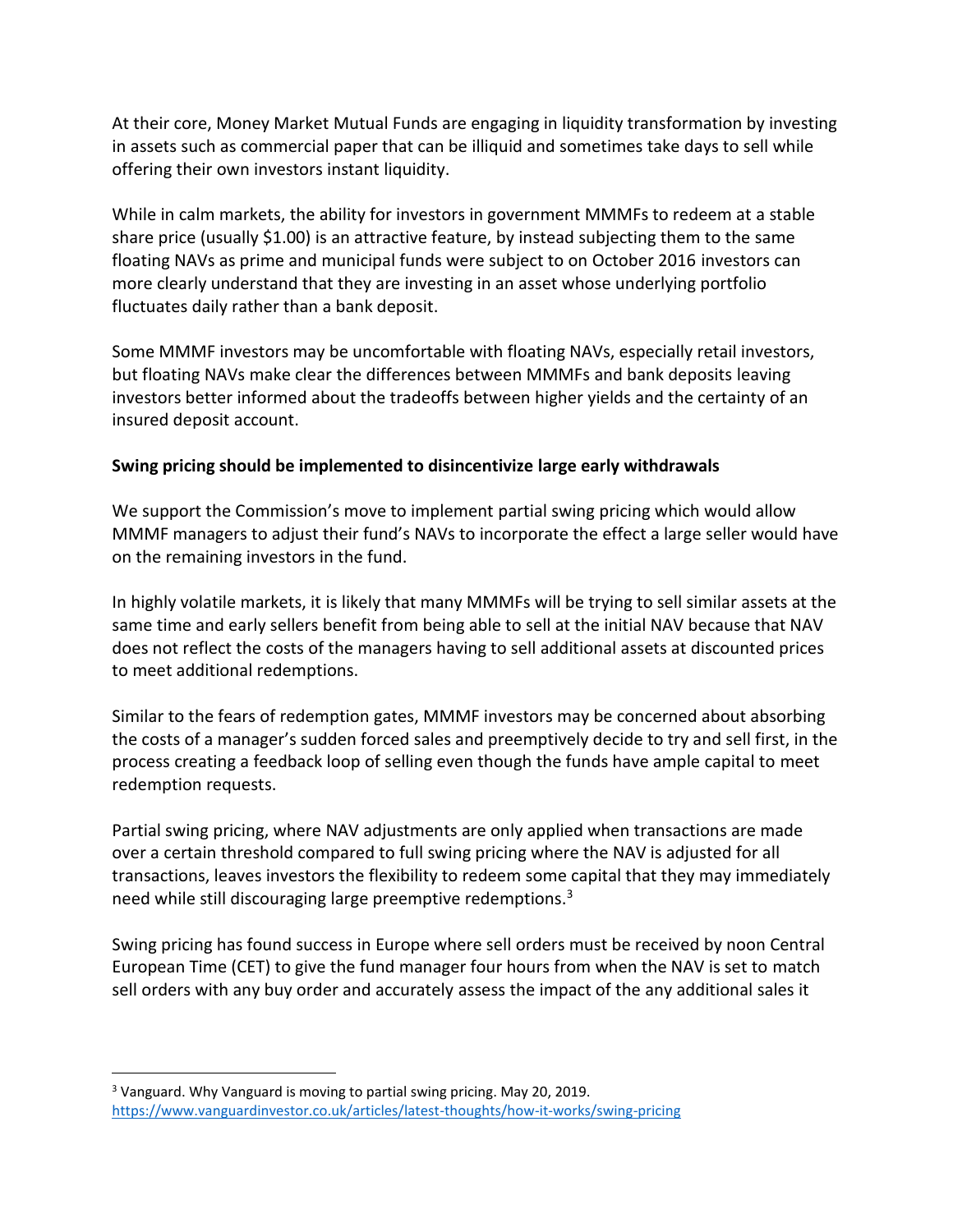would still need to conduct on its portfolio. It is worth noting that MMMFs in Europe managed to handle the market volatility seen in March 2020<sup>4</sup>

However, to properly implement swing pricing, existing structural considerations must be carefully considered, including the situation of investor intermediaries such as 401K plan administrators who currently have agreements in place to process redemption requests at a fund's NAV as of 4PM Eastern Time. Under swing pricing, such arrangements would certainly need to be modified across all of the various financial intermediaries who provide capital to Money Market Mutual Funds.

For this reason, in implementing partial swing pricing, we strongly urge the Commission to coordinate with the Department of Labor on its own set of rules regarding retirement plan investments in MMMFs to ensure the issues around implementation are adequately addressed.

## **SEC's Form N-CR needs to include disclosure of utilization of special programs**

Finally, the Commission should consider including additional disclosures over Form N-CR to provide investors with greater clarity about how much of the fund is invested in special programs that may be temporary and later replaced.

Investors and regulators should be able to clearly see how much a MMMF depends on external sources of support to operate. This is because MMMFs in the current, benign low interest rate environment continue to rely on facilities operated by the Federal Reserve. This comes after MMMFs already had to borrow \$58 billion under the Money Market Mutual Fund Liquidity Facility in 2020 and \$200 billion under the Asset-Backed Commercial Paper Money Market Mutual Fund Liquidity Facility (AMLF) in 2008. 5

J.P. Morgan's Fixed Income strategists estimate that prime MMMFs, at the end of November 2021, allocated 16% of their portfolio into the Federal Reserve's Overnight Reverse Repo Facility<sup>6</sup> that was adjusted on June 16, 2021 to pay 0.05% from 0%.

Given that Form N-CR currently requires MMMFs to report portfolio defaults, implementation of liquidity fees or redemption gates, and other affiliates of the fund sponsor providing financial support to the fund, it would be logical for the Commission to extend reporting to include other external sources so that investors have clear information on how much MMMFs rely on special benefits such as those from the Federal Reserve's Overnight Reverse Repo Facility.

Such disclosures over Form N-CR would help investors understand the extent to which their managers are hard pressed to find adequate liquid assets in a low interest rate environment. As

<sup>4</sup> Kashyap, Anil; Kohn, Donald, and Wessel, David. Brookings Institute. What is swing pricing? Aug 3, 2021. <https://www.brookings.edu/blog/up-front/2021/08/03/what-is-swing-pricing/>

<sup>5</sup> Anadu, Kenechukwu et al. Federal Reserve Bank of Boston. The Money Market Mutual Fund Liquidity Facility. Sep 27, 2021.<https://ssrn.com/abstract=3951479>

<sup>6</sup> Roever, Alex et al. J.P. Morgan. US Fixed Income Strategy. Dec 17, 2021.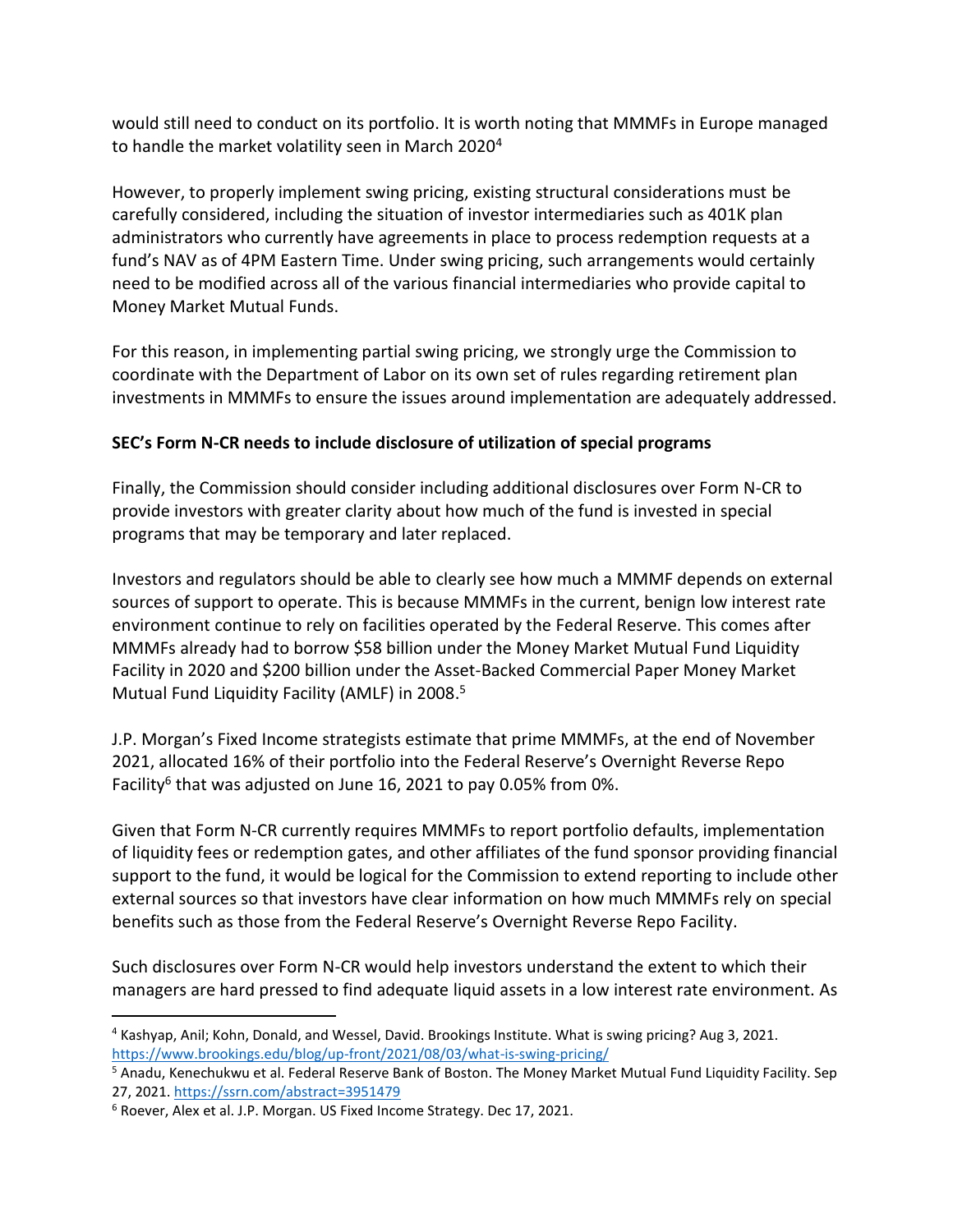J.P. Morgan's strategists have suggested, higher liquidity requirements under the Commission's proposal could lead to MMMFs pledging more of their liquid assets into the Federal Reserve's Overnight Reverse Repo Facility. Therefore, investors should have a sense of how much MMMFs would have to seek other sources of returns if such temporary programs ended.

Clearly, several short-term market participants have become more reliant on the Overnight Reverse Repo Facility as evidenced by the \$250 billion additional capital that flowed into the facility overnight following its 5 bps increase to reach \$755 billion. Since then that amount has only gone higher with \$1.45 trillion pledged at the end of November<sup>7</sup> and hitting a peak of \$1.9 trillion at the end of 2021.<sup>8</sup>

## **Conclusion**

The Commission's proposals to reform Money Market Mutual Funds under changes to Rule 2a-7 will better inform and protect investors.

AFREF specifically recommends:

- Raise the weekly liquidity buffers to 50% of total assets from 30% and daily liquidity buffers to 25% from 10%, thresholds which would have withstood the volatility in March 2020
- Remove redemption gates and liquidity fees to prevent MMMF investors, who primarily value having immediate access to their capital, from preemptively redeeming in times of market stress
- Require all MMMFs including government funds to float their Net Asset Values (NAVs) to remind investors that in exchange for the higher yields, MMMFs are not equivalent to bank deposits and have portfolios that fluctuate in value
- Coordinate with the Department of Labor in implementing partial swing pricing, allowing small orders to be processed, while discouraging a first mover advantage in larger redemptions, or encouraging larger orders to be spread out over a longer period of time
- Expand required disclosures under Form N-CR to require MMMFs to report how much of their fund's assets that are dependent on special programs such as the Federal Reserve's Overnight Reverse Repo Facility whose terms are subject to change in the future

We appreciate the Commission's consideration of these important matters. For further discussion, please contact Andrew Park at [andrew@ourfinancialsecurity.org.](mailto:andrew@ourfinancialsecurity.org)

<sup>7</sup> Fulmer, Sean. Yale School of Management. The Federal Reserve Remains Unconcerned As Usage of its Reverse Repo Facility Approaches \$1 Trillion. Jul 23, 2021[. https://som.yale.edu/blog/the-federal-reserve-remains](https://som.yale.edu/blog/the-federal-reserve-remains-unconcerned-as-usage-of-its-reverse-repo-facility-approaches-1-trillion)[unconcerned-as-usage-of-its-reverse-repo-facility-approaches-1-trillion](https://som.yale.edu/blog/the-federal-reserve-remains-unconcerned-as-usage-of-its-reverse-repo-facility-approaches-1-trillion)

<sup>8</sup> Federal Reserve Bank of St. Louis. Federal Reserve Economic Data. Overnight Reverse Repurchase Agreements: Treasury Securities Sold by the Federal Reserve in the Temporary Open Market Operations. Jan 28, 2022. <https://fred.stlouisfed.org/series/RRPONTSYD>